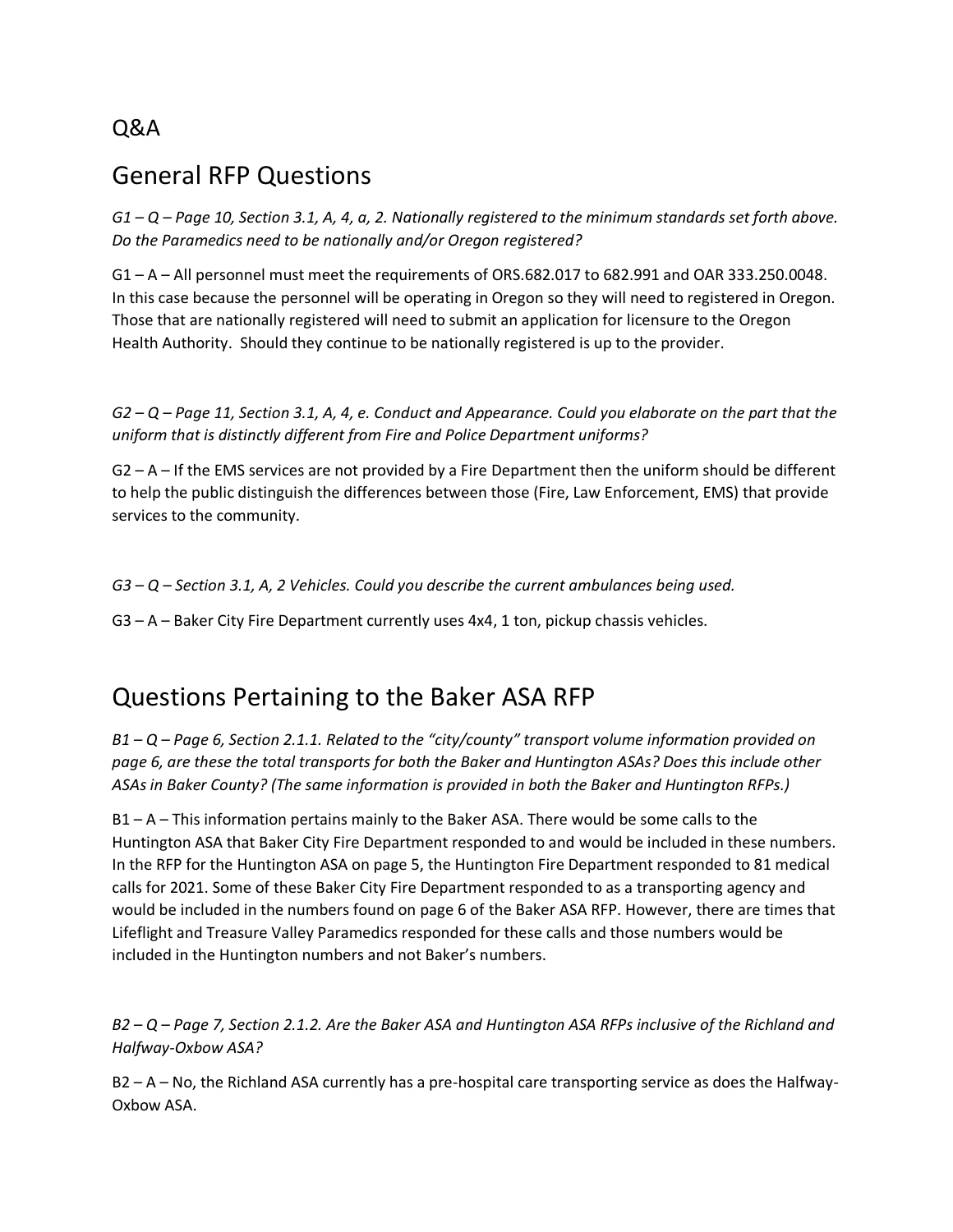*B3 – Q – Page 9, Section 3.1, A, 2, c. Back-Up Vehicle. The RFP requires a backup ambulance available within 30 minutes. Is the backup ambulance required to have the markings "Baker EMS" displayed?*

B3 – A – As found in Section 3.1, A, 2, b. Primary Vehicles and Staffing "Final language will be decided during contract negotiations." The backup ambulance and the discussion of the markings should be discussed during contract negotiations.

#### *B4 – Q – Page 13, Section 3.1, B, 2. Special Events. Is the vendor able to invoice ordering parties for standby services outside of the county requests which will be provided at no charge per the RFP?*

B4 – A – While not specifically address some of this response is covered on page 9, b. Primary vehicles and Staffing – "If the provider desires to provide inter-facility, other patient transfer service, or event stand-by services, they must provide additional ambulance(s) and personnel for those services." The intent of this RFP is to ensure there are (a minimum) of two ambulances available immediately for prehospital care. In some instances, it could make sense to station an ambulance near an event were a medical call is likely as long as it were available to respond (in a reasonable time) to a different call if needed. In standby services there are times that the event would have to stop operations if the ambulance were needed to respond to another location and this would be something that would need to be considered. Should the provider wish to provide standby services they may do so and invoice the ordering parties as long as it does not take away the minimum service.

| <b>FIRE DEPARTMENT FEES</b>                       | <b>AUTHORITY</b> | <b>FEE AMOUNT</b> |
|---------------------------------------------------|------------------|-------------------|
|                                                   |                  |                   |
| Medical unit standby per hour                     | Ord. 3297        | \$125             |
| EMT standby per hour                              | Ord. 3297        | \$25 per hour or  |
|                                                   |                  | portion thereof + |
|                                                   |                  | actual labor cost |
| Additional mileage charge if outside City limits  | Ord. 3297        | \$22 per mile     |
| <b>Firemed Rates</b>                              |                  |                   |
| Ground transport annual membership                | Ord. 3297        | \$50              |
| <b>Ambulance Rates</b>                            |                  |                   |
| Residents of Baker City- basic life support (BLS) | Ord. 3297        | \$1,079.00        |
| transport                                         |                  |                   |
| Residents of Baker City - advanced life support   | Ord. 3297        | \$1,550.00        |
| (ALS) transport                                   |                  |                   |
| Non-resident rate - basic life support (BLS)      | Ord. 3297        | \$2,144.00        |
| transport                                         |                  |                   |
| Non-resident rate - advanced life support (ALS)   | Ord. 3297        | \$2,550.00        |
| transport                                         |                  |                   |
| Mileage charge                                    | Ord. 3297        | \$22 per mile     |

*B5 – Q – Page 13, Section 3.1, C, 2. Rates. Can Baker County provide the current schedule of rates from the current provider, including the scheduled rate increase structure?*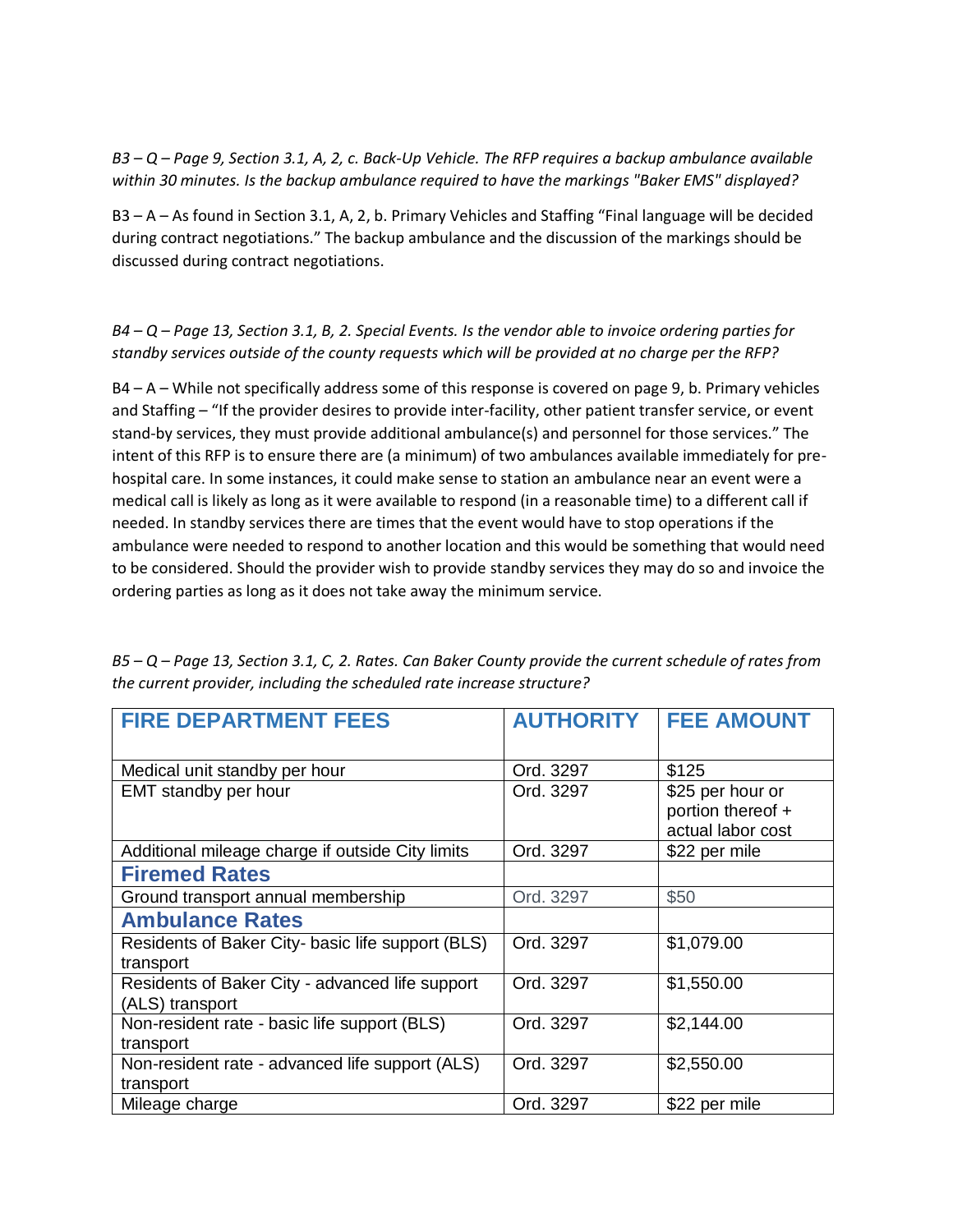| <b>Extrication charge</b>                    | Ord. 3297 | \$300             |
|----------------------------------------------|-----------|-------------------|
| IV                                           | Ord. 3297 | \$125             |
| Oxygen                                       | Ord. 3297 | \$35 per hour     |
| Medication - 4 or less                       | Ord. 3297 | \$50 per each     |
|                                              |           | medication        |
| Medication - 5 or more                       | Ord. 3297 | 75 per each       |
|                                              |           | medication over 4 |
| Disposable supplies - BLS                    | Ord. 3297 | \$100             |
| Disposable supplies - ALS                    | Ord. 3297 | \$150             |
| Lift assistance (commercial only)            | Ord. 3297 | \$100             |
| Extra attendant (EMT) if medically necessary | Ord. 3297 | \$150             |
| during transport                             |           |                   |
| <b>Response with helicopter transport</b>    |           |                   |
| or treat and release (per policy):           |           |                   |
|                                              |           |                   |
| City resident City                           | Charter   | \$350             |
| Non resident City                            | Charter   | \$625             |
|                                              |           |                   |

### Questions Pertaining to the Huntington ASA RFP

*H1 – Q – Page 6 | Section 2.1.1. Related to the "city/county" transport volume information provided on page 6, are these the total transports for both the Baker and Huntington ASAs? Does this include other ASAs in Baker County? (The same information is provided in both the Baker and Huntington RFPs.)*

H1 – A – In the Huntington ASA RFP Section 2.1.1 starts on page 4 and continues onto page 5. Also see (B1 – A) response for additional information but for the Huntington ASA specifically on page 5 "The following information was provided through reviewing Baker County Dispatch data for 2021. The Huntington Fire Department responded to 81 medical calls." The Huntington Fire Department is a quick response unit that responds to all medical calls and has been a great community partner in doing all that they can for their community while Baker County tries to find a transporting service.

*H2 – Q – Page 6, Section 2.1.2. Are the Huntington ASA and Baker ASA RFPs inclusive of the Richland and Halfway-Oxbow ASA?* 

H2 – A – No, the Richland ASA currently has a pre-hospital care transporting service as does the Halfway-Oxbow ASA.